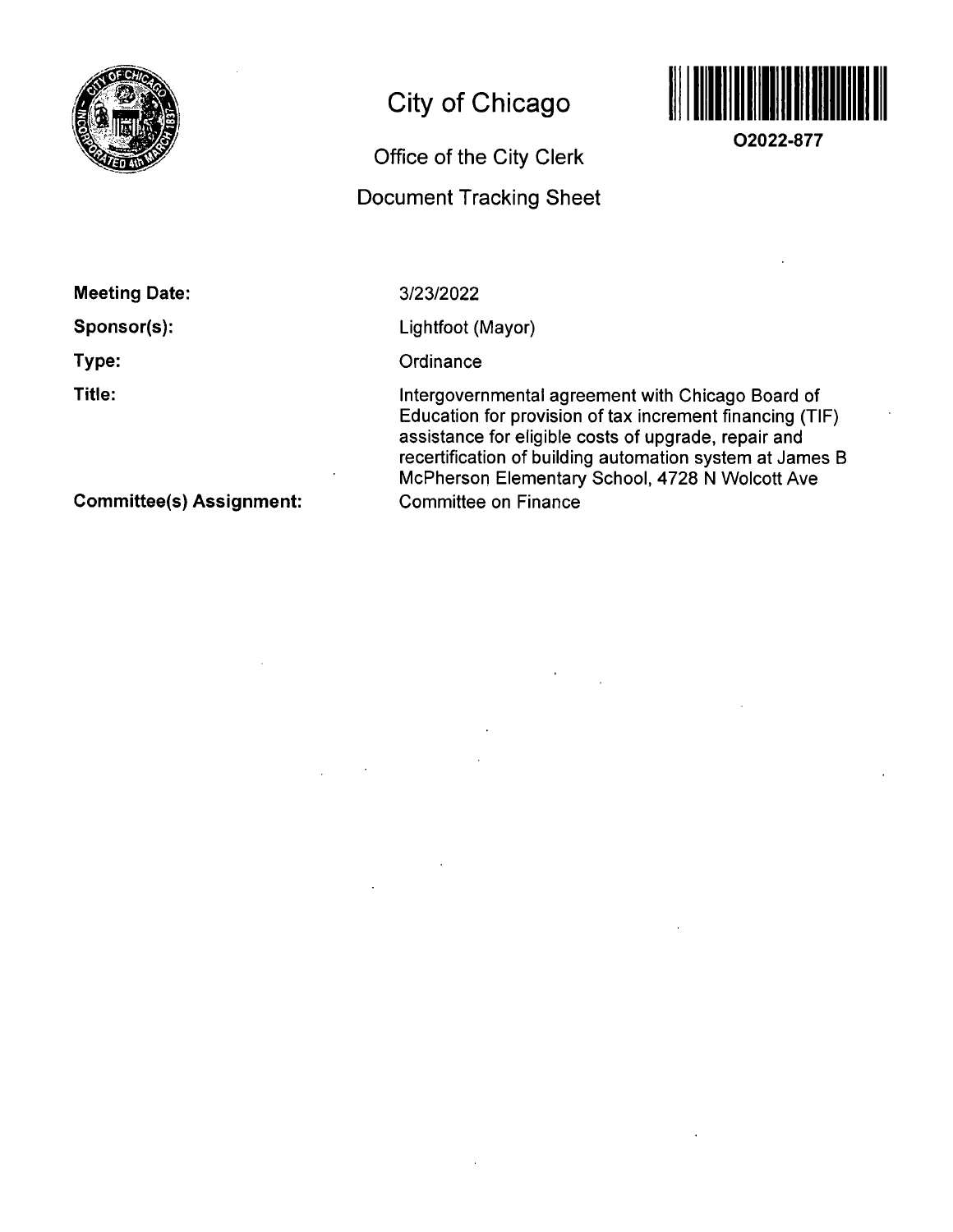

 $F1N$ 

## OFFICE OF THE MAYOR

#### **CITY OF CHICAGO**

 $\ddot{\phantom{a}}$ 

LORI E. LIGHTFOOT **MAYOR** 

March 23, 2022

## TO THE HONORABLE, THE CITY COUNCIL OF THE CITY OF CHICAGO

Ladies and Gentlemen:

At the request of the Commissioner of Planning and Development, I transmit herewith ordinances authorizing the execution of intergovernmental agreements with the Chicago Board of Education to provide TIF funding for improvements at various schools.

Your favorable consideration of these ordinances will be appreciated.

Very truly your Fwri Er Mayor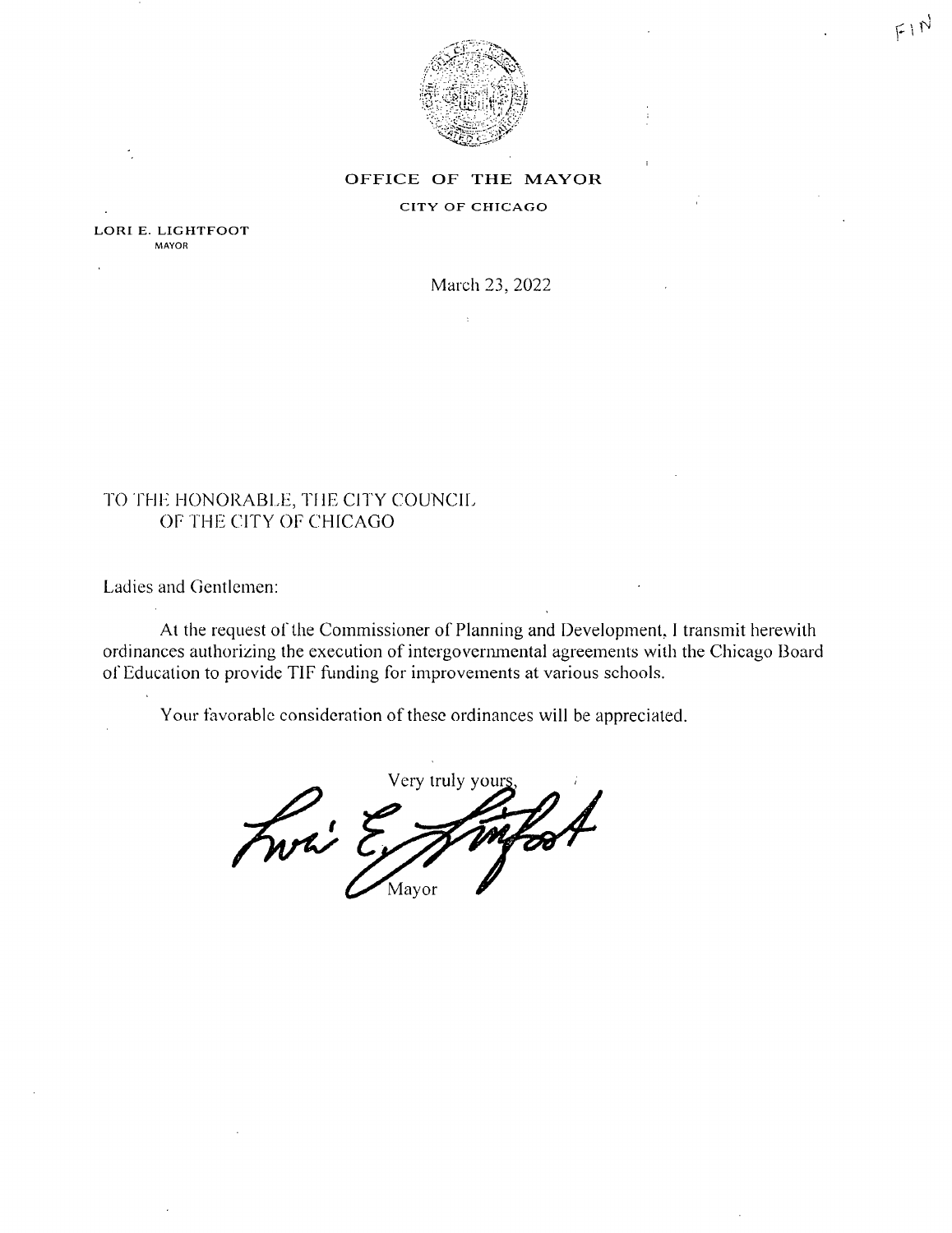### **ORDINANCE**

WHEREAS, the City of Chicago (the "City") is a municipal corporation and home rule unit of government under Article VII, Section 6(a) of the 1970 Constitution of the State of Illinois, and as such, may exercise any power and perform any function pertaining to its government and affairs; and

WHEREAS, the Board of Education of the City of Chicago (the "Board") is a body politic and corporate, organized under and existing pursuant to Article 34 of the School Code of the State of Illinois, 105 ILCS 5/1-1 et seq.; and

WHEREAS, pursuant to the provisions of an act to authorize the creation of public building commissions and to define their rights, powers and duties under the Public Building Commission Act (50 ILCS 20/1 et seq.), the City Council of the City (the "City Council") created the Public Building Commission of Chicago to facilitate the acquisition and construction of public buildings and facilities; and

WHEREAS, the City is authorized under the provisions of the Tax Increment Allocation Redevelopment Act, 65 ILCS 5/11-74.4-1 et seq.. as amended from time to time (the "Act"), to finance projects that eradicate blight conditions through the use of tax increment allocation financing for redevelopment projects; and

WHEREAS, under 65 ILCS 5/11-74.4-3(q)(7), such ad valorem taxes which pursuant to the Act have been collected and are allocated to pay redevelopment project costs and obligations incurred in the payment thereof ("Increment") may be used to pay all or a portion of a taxing district's capital costs resulting from a redevelopment project necessarily incurred or to be incurred in furtherance of the objectives of the redevelopment plan and project, to the extent the municipality by written agreement accepts and approves such costs; and

WHEREAS, the Board is a taxing district under the Act; and

WHEREAS, the Board operates a school identified in Exhibit A (the "School") located at the Property identified in Exhibit A (the "Property"); and

WHEREAS, the Board desires to undertake certain improvements at the School as described in Exhibit A (the "Project"); and

WHEREAS, in accordance with the provisions of the Act, the City Council: (i) approved and adopted a redevelopment plan and project (the "Plan") for a portion of the City identified on Exhibit A (the "Redevelopment Area"); (ii) designated the Redevelopment Area as a "redevelopment project area"; and (iii) adopted tax increment allocation financing for the Redevelopment Area, pursuant to ordinances (collectively, the "TIF Ordinances") adopted on the date (or dates, if subsequently amended) and published in the Journal for such date(s), identified on Exhibit A; and

WHEREAS, all of the Property lies wholly within the boundaries of the Redevelopment Area; and

WHEREAS, Increment collected from the Redevelopment Area shall be known as the

1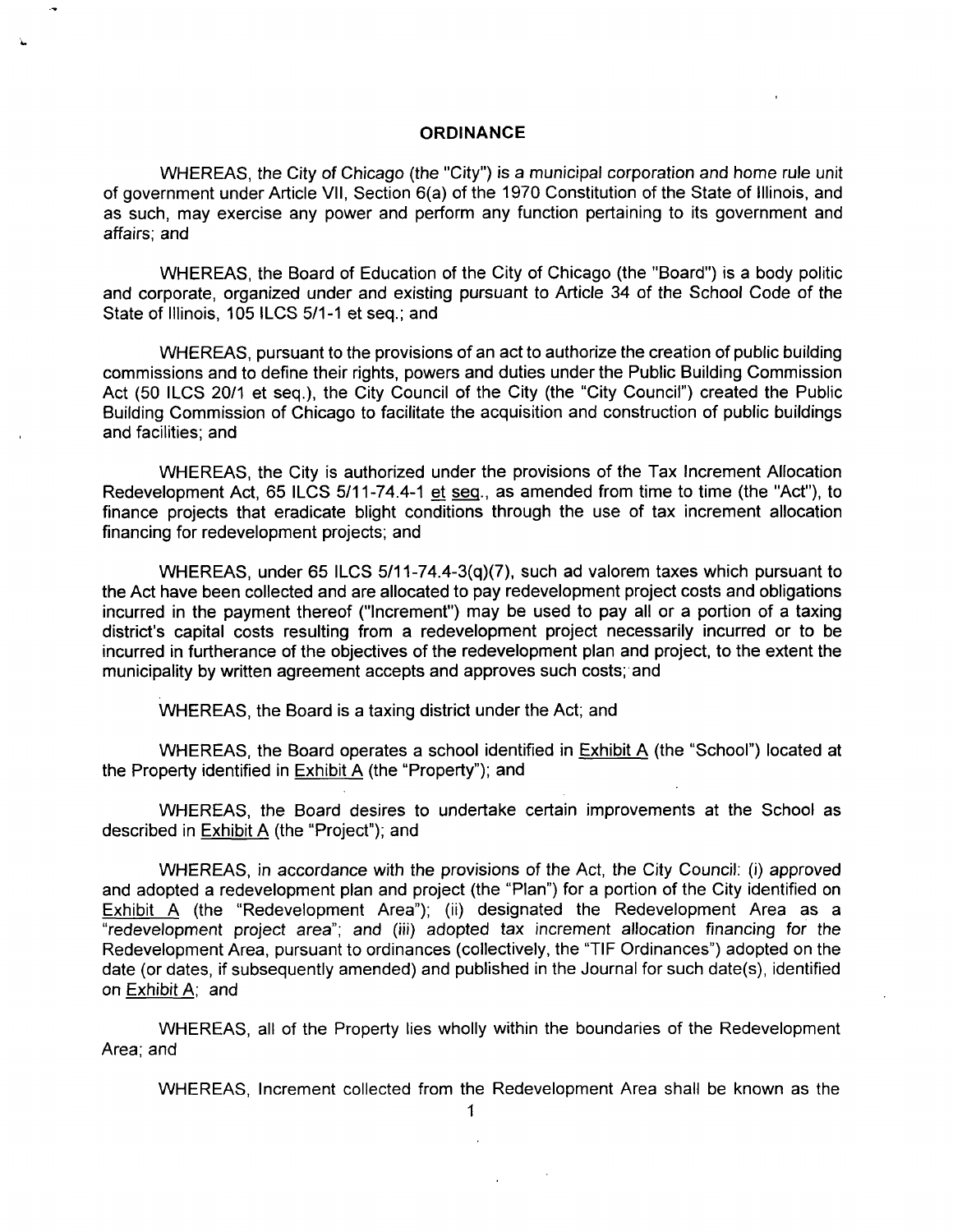"Redevelopment Area Increment"; and

WHEREAS, the Department of Planning and Development of the City desires to use a portion of the Redevelopment Area Increment in an amount not to exceed the amount identified in Exhibit A for the purpose of wholly or partially funding certain costs of the Project (the "TIF-Funded Improvements") to the extent and in the manner provided in this ordinance and the Agreement (as hereinafter defined); and

WHEREAS, a detailed budget for the Project (the "Project Budget") and an itemized list of the TIF-Funded Improvements are each incorporated into Exhibit A; and

WHEREAS, the Plan contemplates that tax increment financing assistance would be provided for public improvements, such as the Project, within the boundaries of the Redevelopment Area; and

WHEREAS, in accordance with the Act, the TIF-Funded Improvements are and shall be such of the Board's capital costs necessarily incurred or to be incurred in furtherance of the objectives of the Plan, and the City hereby finds that the TIF-Funded Improvements consist of the cost of the Board's capital improvements for the Project that are necessary and directly result from the redevelopment project constituting the Project and, therefore, constitute "taxing districts' capital costs" as defined in Section  $5/11-74.4-03(u)$  of the Act; and

• WHEREAS, pursuant to an ordinance adopted by the City Council on April 21, 2021, and published in the Journal of Proceedings for the City Council for such date at pages 29530 through 29549, the City Council approved a form of an intergovernmental agreement attached thereto for a project at Jacob Beidler Elementary School (the "Form Agreement"); and

WHEREAS, the City and the Board wish to enter into an intergovernmental agreement in substantially similar form to the Form Agreement, substituting the Project-specific terms with the information contained in Exhibit A, whereby the City shall pay for or reimburse the Board for the TIF-Funded Improvements related to the Project (the "Agreement"); now, therefore,

### BE IT ORDAINED BY THE CITY COUNCIL OF THE CITY OF CHICAGO:

SECTION 1. The above recitals, and the statements of fact and findings made therein, are incorporated herein and made a material part of this ordinance,

SECTION 2, The City hereby finds that the TIF-Funded Improvements, among other eligible redevelopment project costs under the Act approved by the City, consist of the cost of the Board's capital improvements for the Project that are necessary and directly result from the redevelopment project constituting the Project and, therefore, constitute "taxing districts' capital costs" as defined in Section  $5/11-74.4-03(u)$  of the Act.

SECTION 3, The Commissioner of Planning and Development and a designee are each hereby authorized, subject to approval by the City's Corporation Counsel, to negotiate, execute and deliver the Agreement and such other documents as may be necessary to carry out and comply with the provisions of the Agreement, with such changes, deletions and insertions as shall be approved by the persons executing the Agreement on behalf of the City.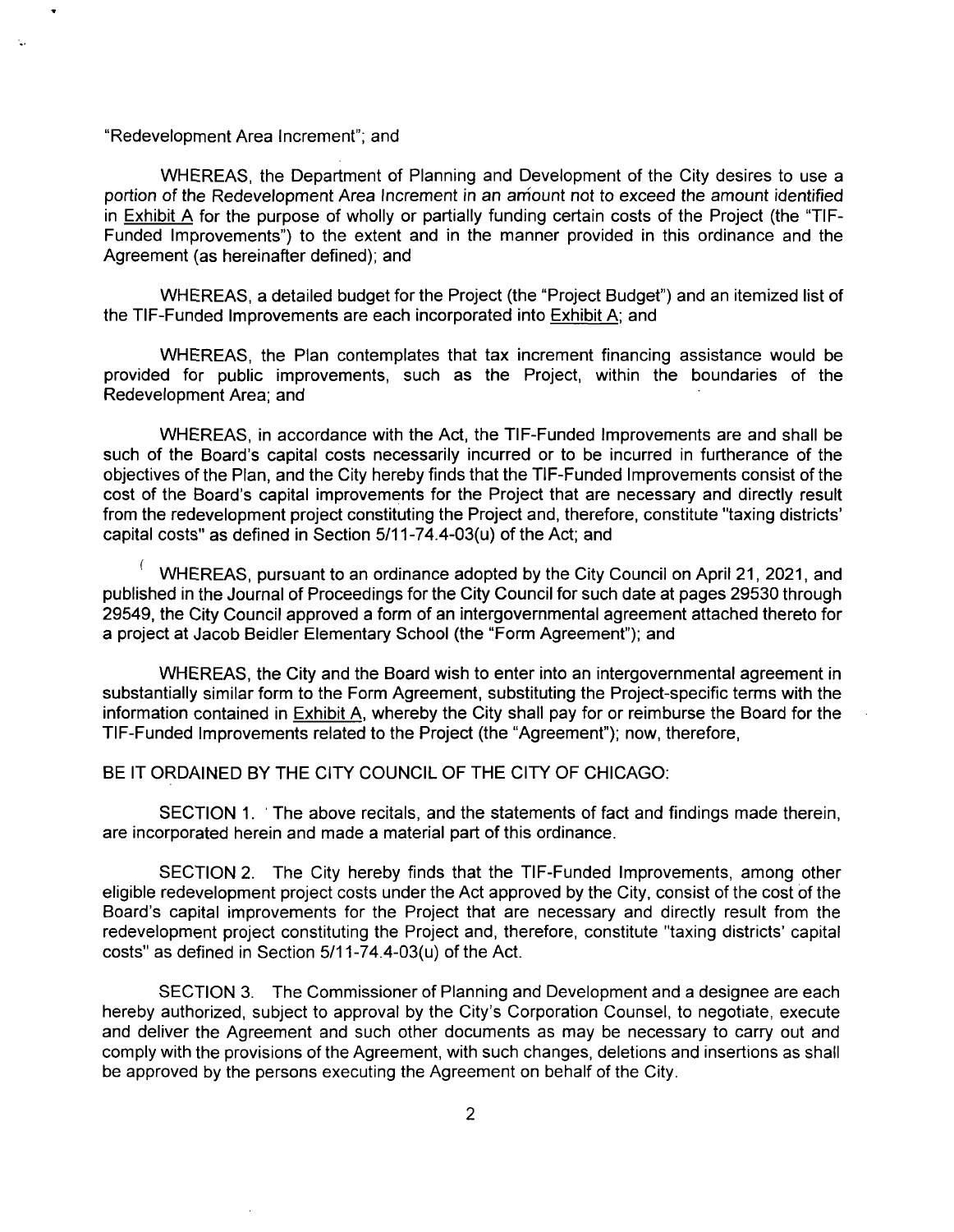SECTION 4. To the extent that any ordinance, resolution, rule, order or provision of the Municipal Code of Chicago, or part thereof, is in conflict with the provisions of this ordinance, the provisions of this ordinance shall control. If any section, paragraph, clause or provision of this ordinance shall be held invalid, the invalidity of such section, paragraph, clause or provision shall not affect any of the other provisions of this ordinance.

SECTION 5. This ordinance takes effect upon passage and approval.

Ò,

3